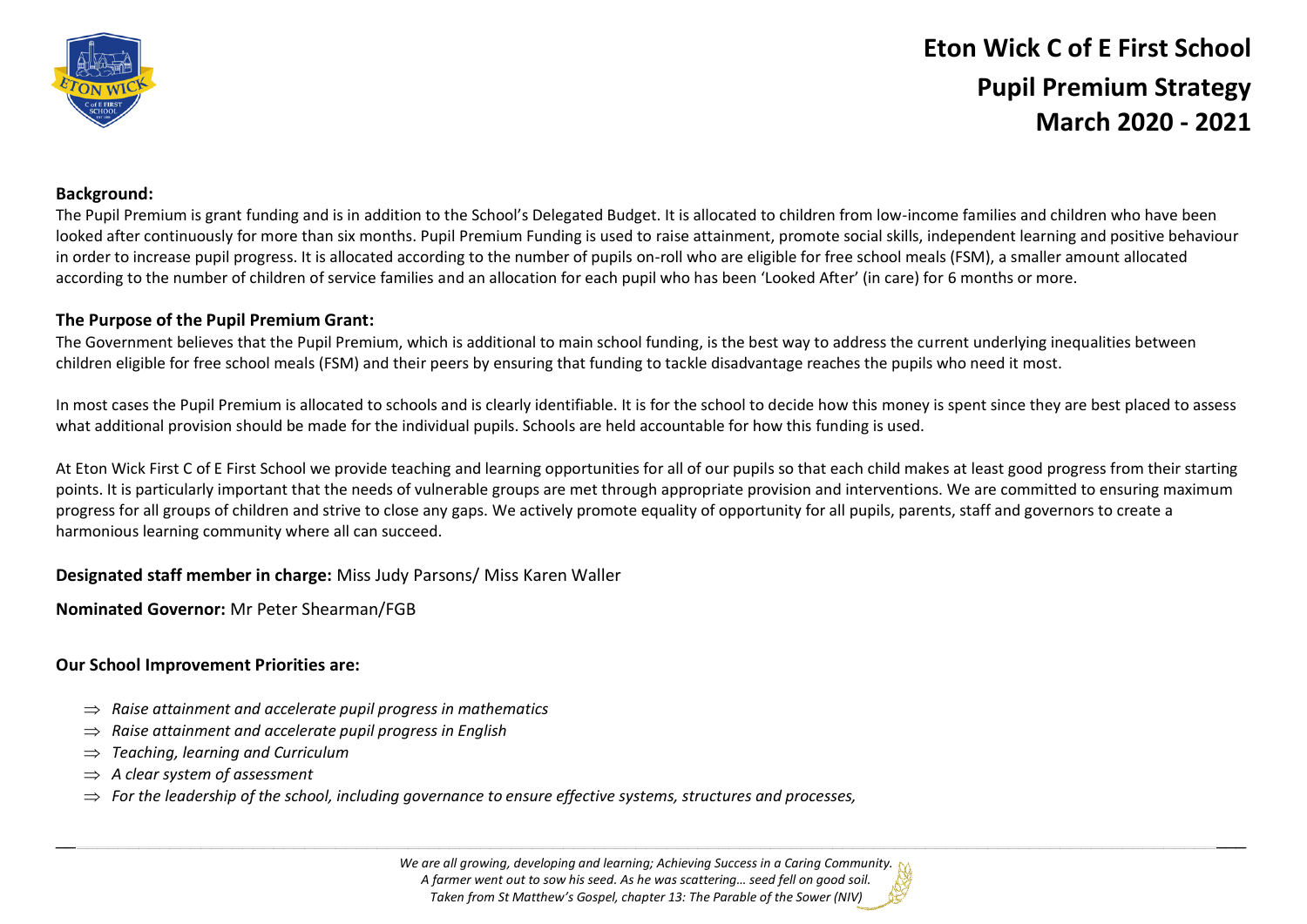*Develop, promote and establish the school's distinctive Christian vision at all levels, enabling pupils and adults to flourish.*

| 1. Summary information |                               |                                  |                                                       |                                                |                  |
|------------------------|-------------------------------|----------------------------------|-------------------------------------------------------|------------------------------------------------|------------------|
| School                 | Eton Wick C of E First School |                                  |                                                       |                                                |                  |
| <b>Academic Year</b>   | 2020 - 2021                   | <b>Total PP budget</b>           | £11,901                                               | Date of most recent PP Review                  | <b>July 2020</b> |
|                        |                               | <b>Total PP spend</b>            | £11,845                                               |                                                |                  |
| Total number of pupils | 110                           | Number of pupils eligible for PP | 6<br>LAC – 16.6%<br>FSM - 83.3%<br>(33.3 EYU funding) | Date for next internal review of this strategy | <b>July 2021</b> |

| 2. Attainment (2018 - 2019) NO results for 2020 - 2021  |                                       |                                         |                                           |                                             |
|---------------------------------------------------------|---------------------------------------|-----------------------------------------|-------------------------------------------|---------------------------------------------|
|                                                         | Pupils eligible for PP<br>2019 School | Pupils eligible for PP<br>2019 National | Pupils not eligible for<br>PP 2019 School | Pupils not eligible for<br>PP 2019 National |
| <b>EYFS GLD</b>                                         | N/A                                   | 56.4%                                   | 54%                                       | 75%                                         |
| Achieved end of year 1 expectations in phonic screening | N/A                                   | 70.2%                                   | 82%                                       | 84.8%                                       |
| Achieved end of year 2 expectations in reading          | $0\% (0/1)$                           | 60.4%                                   | 66% (18/27)                               | 78.7%                                       |
| Achieved end of year 2 expectations in writing          | $0\% (0/1)$                           | 53.4%                                   | 56% (15/27)                               | 73.4%                                       |
| Achieved end of year 2 expectations in maths            | $0\% (0/1)$                           | 61.1%                                   | 66% (18/27)                               | 79.5%                                       |

| 3. Barriers to future attainment (for pupils eligible for PP, including high ability)    |                                                                                                                                                                                                                                                                                                                                                       |  |  |
|------------------------------------------------------------------------------------------|-------------------------------------------------------------------------------------------------------------------------------------------------------------------------------------------------------------------------------------------------------------------------------------------------------------------------------------------------------|--|--|
| In-school barriers (issues to be addressed in school, such as poor oral language skills) |                                                                                                                                                                                                                                                                                                                                                       |  |  |
| А.                                                                                       | Social, Emotional and Mental Health (SEMH) needs across year groups 1 – 4. We know that the best learning takes place when children are happy and emotionally stable.<br>$\Rightarrow$ A qualified ELSA to be in place, and identified children in the appropriate group<br>Psychotherapist to deliver therapeutic care through play<br>$\Rightarrow$ |  |  |
| В.                                                                                       | The ability for children to articulate themselves.<br>Speech and Language therapist to work with children and produce a plan for staff, and families to work on daily.<br>$\Rightarrow$<br>Language acquisition and vocabulary to improve<br>$\Rightarrow$                                                                                            |  |  |
|                                                                                          | Low prior attainment in core subjects - reading, writing and maths. Interventions need to run to diminish the difference between themselves and their peers<br>Employment of an additional teacher to deliver interventions in reading, writing and maths.<br>$\Rightarrow$<br><b>Quality First Teaching</b><br>$\Rightarrow$                         |  |  |

\_\_\_\_\_\_\_\_\_\_\_\_\_\_\_\_\_\_\_\_\_\_\_\_\_\_\_\_\_\_\_\_\_\_\_\_\_\_\_\_\_\_\_\_\_\_\_\_\_\_\_\_\_\_\_\_\_\_\_\_\_\_\_\_\_\_\_\_\_\_\_\_\_\_\_\_\_\_\_\_\_\_\_\_\_\_\_\_\_\_\_\_\_\_\_\_\_\_\_\_\_\_\_\_\_\_\_\_\_\_\_\_\_\_\_ *We are all growing, developing and learning; Achieving Success in a Caring Community.*

*A farmer went out to sow his seed. As he was scattering… seed fell on good soil. Taken from St Matthew's Gospel, chapter 13: The Parable of the Sower (NIV)*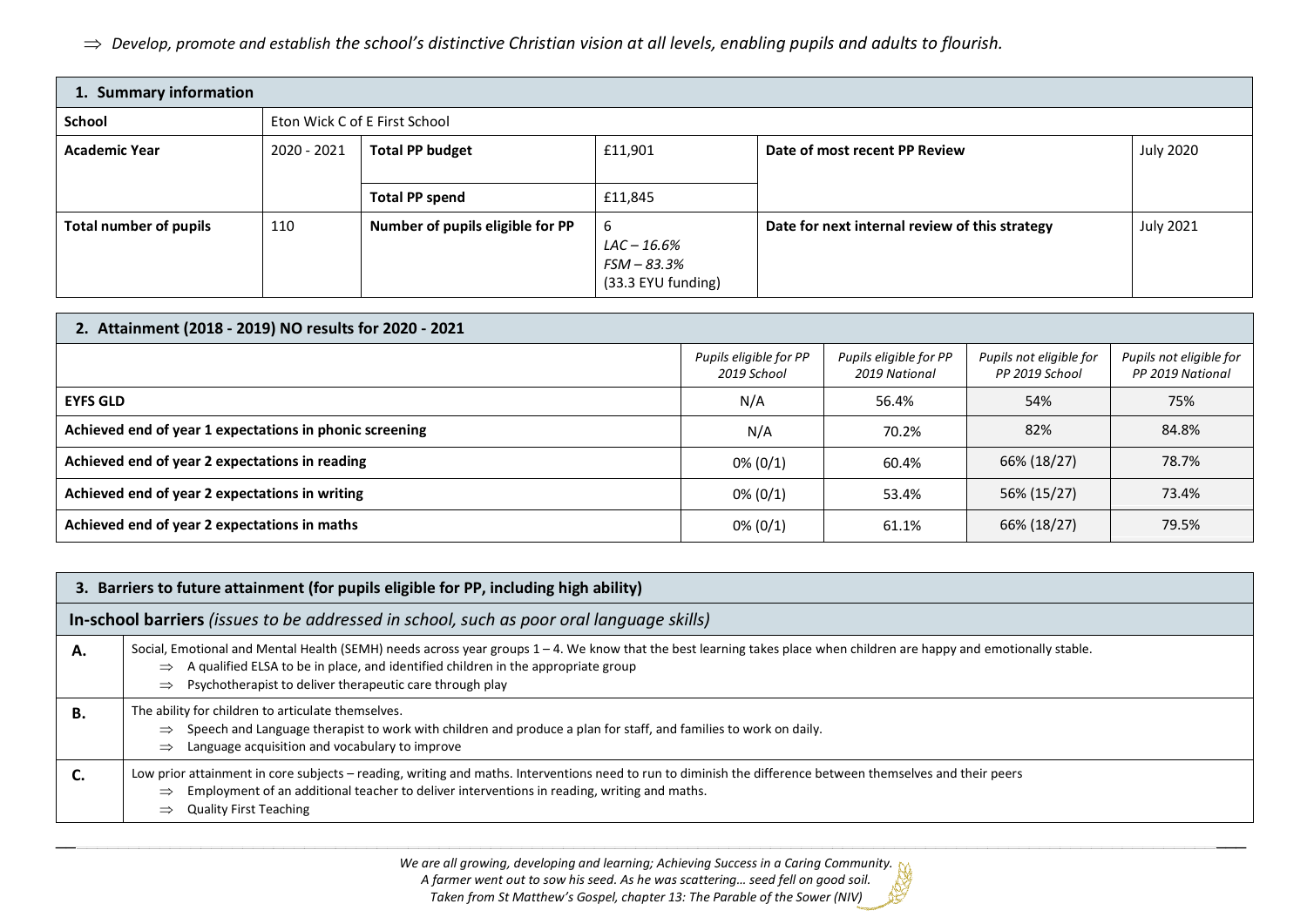| D.                                                                                                       | Cost of educational visits during school – time to enrich the learning<br>$\Rightarrow$ Trips |  |  |
|----------------------------------------------------------------------------------------------------------|-----------------------------------------------------------------------------------------------|--|--|
| <b>External barriers</b> (issues which also require action outside school, such as low attendance rates) |                                                                                               |  |  |
| ъ.                                                                                                       | Low attendance of pupils<br>$\Rightarrow$ Education Welfare Officer                           |  |  |
|                                                                                                          | Engagement of families with learning and using external clubs                                 |  |  |

| 4. Desired outcomes |                                                                                                                                             |                                                                                                                                                                                                                                                             |  |
|---------------------|---------------------------------------------------------------------------------------------------------------------------------------------|-------------------------------------------------------------------------------------------------------------------------------------------------------------------------------------------------------------------------------------------------------------|--|
|                     | Desired outcomes and how they will be measured                                                                                              | Success criteria                                                                                                                                                                                                                                            |  |
| А.                  | For children to be happy, with confidence, resilience and self-esteem, and able to take measurable steps to<br>problem solve independently. | All children eligible for PP funding to have a positive role in school.<br>ELSA questionnaires – before and after, show improved feelings in resilience<br>and self-esteem<br>Jigsaw PSHE curriculum to further support the emotional needs of PP children. |  |
| В.                  | For children to be confident at articulating their feelings to one another, and to adults                                                   | Children will make desired progress and be discharged from SALT service                                                                                                                                                                                     |  |
| C.                  | For all children in Years 1 to 4 to make good or better progress, and the attainment gap diminished in reading<br>writing and maths.        | The progress of children will be in line with their peers.                                                                                                                                                                                                  |  |
| D.                  | Children to feel valued and be a part of all learning experiences, whatever their background                                                | All children to take part in educational off-site visits.                                                                                                                                                                                                   |  |
| Ε.                  | Regular in-school monitoring with the support of an EWO will ensure that attendance and punctuality improve.                                | Attendance to be closer to National Average                                                                                                                                                                                                                 |  |

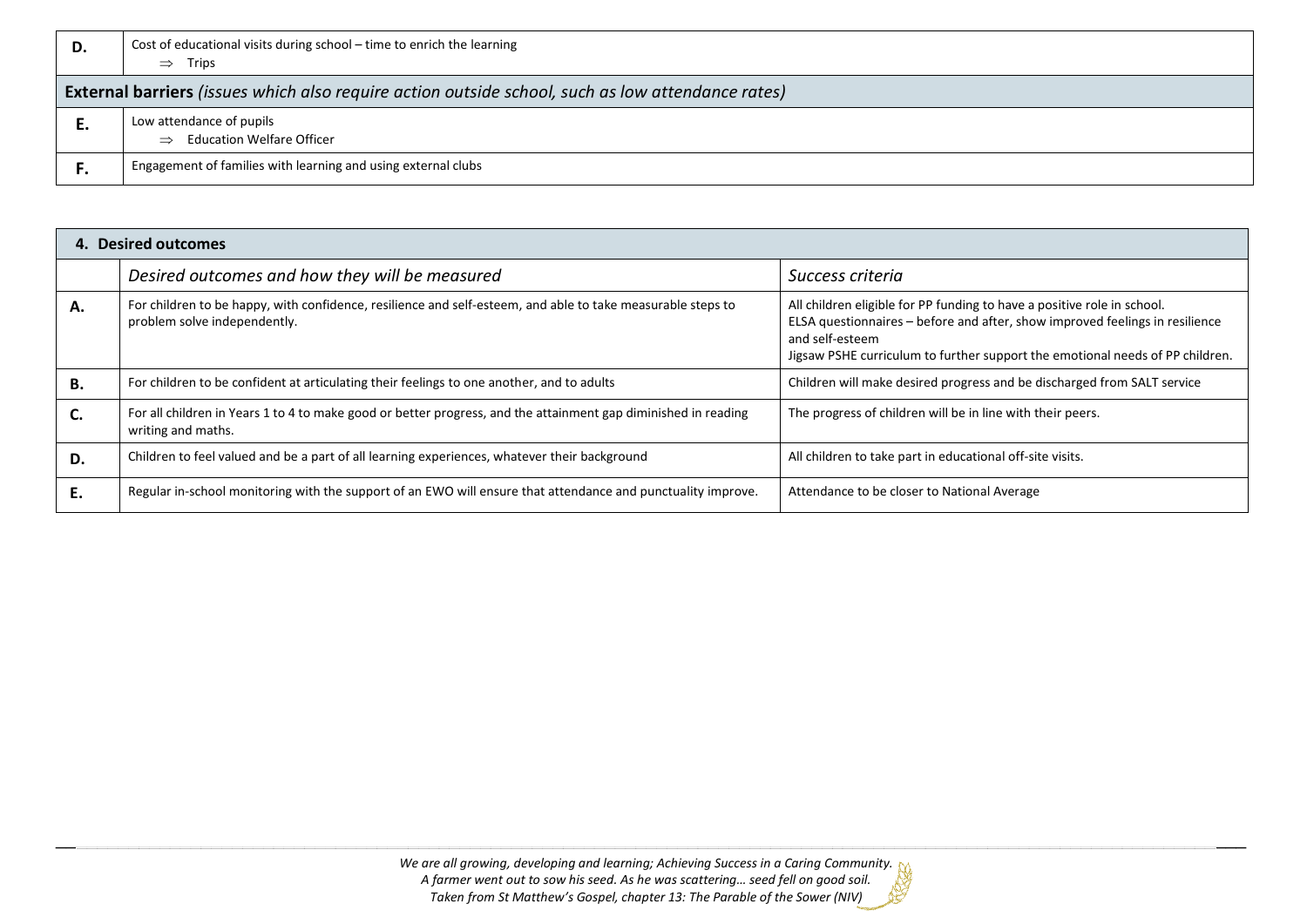| <b>Area of Spend</b><br>Intended outcomes - why these approaches were taken                                                    |                                                                                                                                                                                                                                                                                                                                                                                                                                                                                                                                                                                                                                                                                                                                                                                                                   | <b>Review</b>                                                                                                                                                                                                                                                                                                                                                                                                                                                                                                                                                                |  |
|--------------------------------------------------------------------------------------------------------------------------------|-------------------------------------------------------------------------------------------------------------------------------------------------------------------------------------------------------------------------------------------------------------------------------------------------------------------------------------------------------------------------------------------------------------------------------------------------------------------------------------------------------------------------------------------------------------------------------------------------------------------------------------------------------------------------------------------------------------------------------------------------------------------------------------------------------------------|------------------------------------------------------------------------------------------------------------------------------------------------------------------------------------------------------------------------------------------------------------------------------------------------------------------------------------------------------------------------------------------------------------------------------------------------------------------------------------------------------------------------------------------------------------------------------|--|
| <b>TARGETTED ACADEMIC SUPPORT</b>                                                                                              |                                                                                                                                                                                                                                                                                                                                                                                                                                                                                                                                                                                                                                                                                                                                                                                                                   |                                                                                                                                                                                                                                                                                                                                                                                                                                                                                                                                                                              |  |
| Intervention staff:<br>Estimated cost: £2600<br>Actual spend: £9511                                                            | In order to access the curriculum, pupils need good basic skills and a firm<br>foundation on which to build. Targeted support will first be delivered with in-class<br>intervention, however, where prior attainment is low, and progress has not been<br>good, the attainment gap needs to be diminished, enabling children to catch up<br>with their peers. An intervention teacher will therefore be employed to teach a<br>range of children across the school. Where children's prior attainment of reading<br>is low, we will ensure that early reading skills are embedded.                                                                                                                                                                                                                                | Much of the year was online learning. In the term where children were in<br>school (Sept-December 2020), groups were re-instated. This included PP<br>children who required specific intervention, or who were having interventions<br>prior to Lockdown.<br>During Lockdown 1 (March - June), all PP children were offered places at Eton<br>College. When pupils returned on $1st$ June, intervention and PP groups were<br>supported.<br>During Lockdown 2 (January - March 2020), Children were offered places in<br>school. Interventions continued for these children. |  |
| <b>WIDER STRATEGIES</b>                                                                                                        |                                                                                                                                                                                                                                                                                                                                                                                                                                                                                                                                                                                                                                                                                                                                                                                                                   |                                                                                                                                                                                                                                                                                                                                                                                                                                                                                                                                                                              |  |
| <b>Emotional Literacy Support Assistant</b><br>(ELSA) and small group sessions<br>Estimated cost: £3500<br>Actual spend: £1100 | It is not possible to raise attainment and progress for pupils who have barriers to<br>their learning. Removing these barriers will ensure that children are ready and<br>able to learn. Therefore, to improve resilience, small group support through<br>targeted ELSA sessions will be delivered. ELSA sessions will be reviewed every 6<br>weeks and changed as needed. Impact will be measured through pre and post<br>questionnaires. Further advice to be sought from Early Help if there is little or no<br>improvement in emotional wellbeing. Individual pupil behaviour incidents to<br>diminish leading to children who are happy, confident and resilient who feel<br>supported and able to thrive in their learning environment, achieving and learning<br>with a growth mindset through each other. | All Year 4 PP children accessed transition sessions to enable a successful<br>transition in July 2021.<br>PP children accessed ELSA sessions, along with other groups of pupils when<br>school returned.                                                                                                                                                                                                                                                                                                                                                                     |  |
| The support of an Educational Welfare<br>Officer (EWO)<br>Estimated cost: £650<br>Actual spend: £674                           | Whole school attendance strategies to be used - including individual termly<br>certificates celebrating 100% attendance, as well as weekly class attendance<br>awards in family celebration assembly. Where an attendance focus needs to be in<br>place for key children, an EWO will to meet with school half termly to monitor<br>attendance and assist with any additional measures. The EWO to be an additional<br>supportive role for families. EWO to attend key meetings as necessary. As a result<br>of this, attendance for key pupils will have improved, and be closer to national<br>statistics than previously. Improved attendance will support daily learning.                                                                                                                                     | EWO met with HT termly to discuss PP attendance.<br>Attendance was at 97.3% overall for PP, and all attended school during<br>lockdown in January - March with 100% attendance                                                                                                                                                                                                                                                                                                                                                                                               |  |
| Drop off club and after school Club:<br>Estimated cost: £500<br>Actual spend: £520                                             | We run a drop off club and after school clubs which support the attendance and<br>punctuality of key children as well as giving children the chance, through play and<br>social activity, to be emotionally ready for the school day.                                                                                                                                                                                                                                                                                                                                                                                                                                                                                                                                                                             | When school was open, drop off club operated as usual for PP children.                                                                                                                                                                                                                                                                                                                                                                                                                                                                                                       |  |